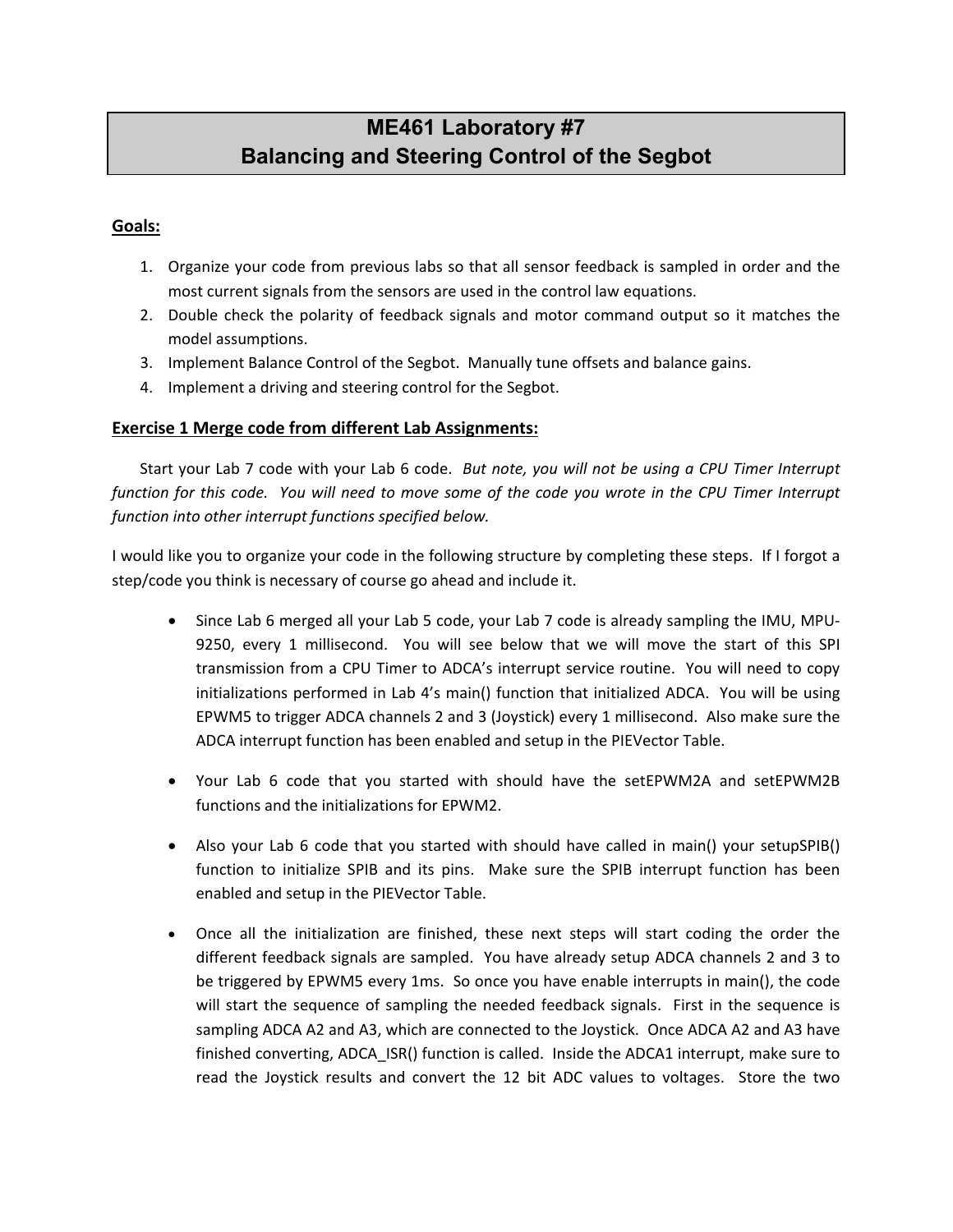voltages in global float variables for possible use in the control algorithms implemented in later exercises.

- Still inside the ADCA\_ISR() function, after you have read the conversion results of each Joystick axis, start the SPI transmission and reception of the three accelerometer readings and the 3 gyro readings of the MPU-9250. This is identical code that you performed in a CPU Timer Interrupt function in Lab 5/6. Make sure to only start the SPIB transmission here in the ADC interrupt function and not also in the CPU Timer Interrupt function where your lab 5/6 code started the SPIB transmission. After the correct 16 bit words have been written to SPITXBUF, the ADC\_ISR() function can exit.
- When the SPI is finished transmitting, which also means it is done receiving, the SPIB ISR() interrupt function will be called by the hardware. Inside the SPIB ISR() interrupt function, pull the MPU-9250's Slave Select high and read the 6 IMU values. So that your code works with the next exercises given code, call your three accelerometer and gyro readings float accelx, float accely, float accelz, float gyrox, float gyroy and float gyroz. Just like in Lab 5 and Lab 6, so this should already be done, convert to units of g for the accelerations and units of degrees/s for the gyro rates.
- Still inside the SPIB interrupt function, call the readEncLeft() and readEncRight() functions to sense the left and right motor's angle. *Note that you should have called the eQEP initialization function in main() to setup the eQep.* Store motor angles in two global variables. Finally set UARTPrint equal to 1 every 200 times into the SPIB interrupt so that the while(1) loop in main() is told to print every 200 ms. Set the serial printf function in main()'s while(1) loop to print the joystick voltages, the accelerometer z value, the gyro  $x$ value and both motor angles.
- The Segbot balance controller will run every 4 ms. but we will take care of that in the next section. For this section simply make sure that the polarities of your motor feedback and controller output are the same as the below figure. *(This is the same polarities that we set for Lab 6, but let's check to be sure.)* You will need to add calls to your setEPWM2A and setEPWM2B functions inside the SPIB interrupt function so that you can drive the motors open-loop as you did initially in Lab 6. Create, if not already created, global float uLeft and uRight variables and simply pass them to the correct setEPWM2 functions. Add negatives where necessary to set the correct direction of the feedback and output commands. Remember the best place to add a negative is on the u value passed to the setEPWM2 functions and on the output of the sensor read function you created. For example "setEPWM(-u);" and "angle = -readangle();". **Show Your TA your working code and correct polarities. Also note that GyroX has the correct positive direction as the below figure but AccelZ is in the opposite direction. We will take care of that negative in the Kalman Filter code in Exercise 2.**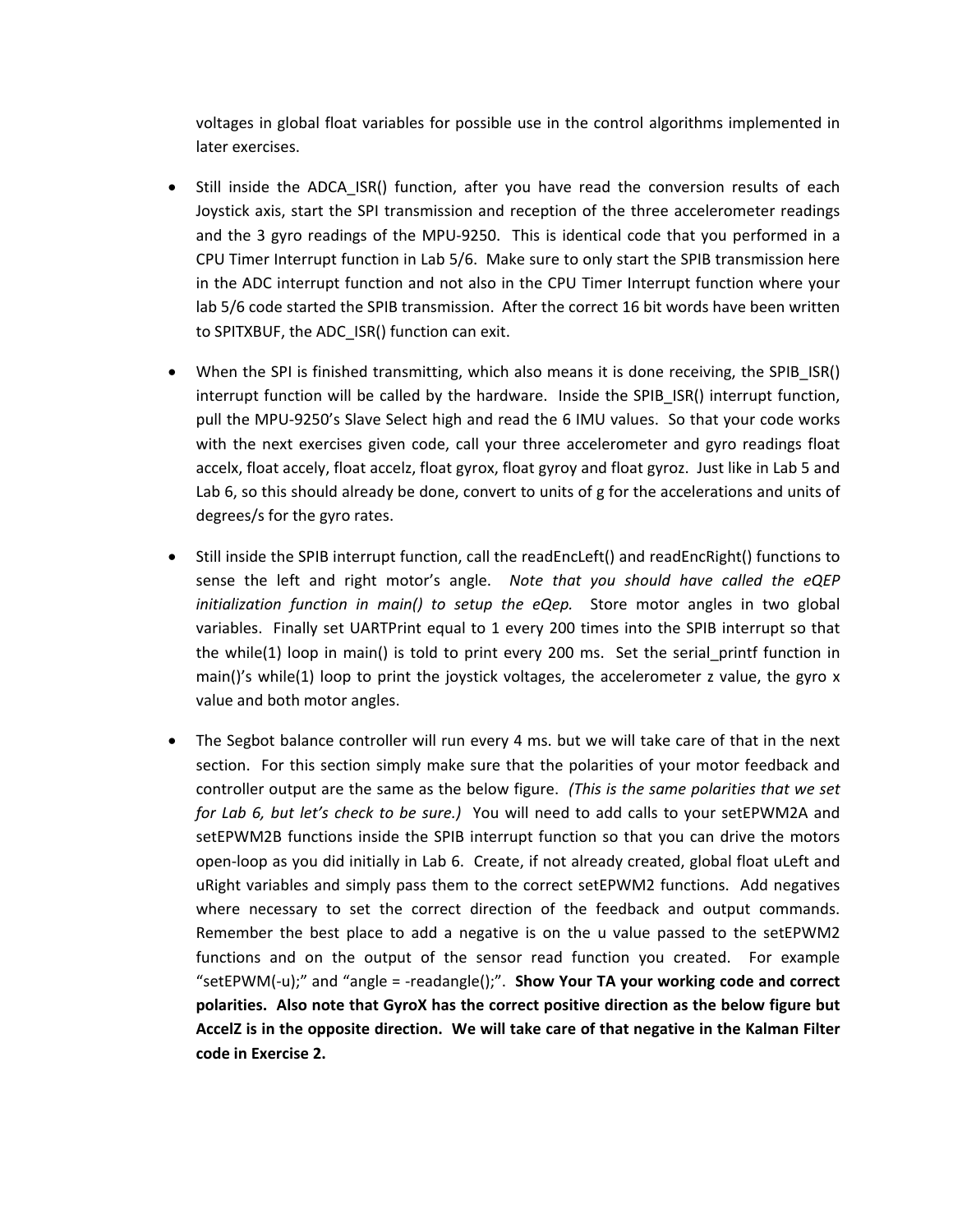

# **Exercise 2 Kalman Filter**

Now that you have your program sampling all needed feedback signals every 1ms and the direction of the feedback and motor torque commands are correct, you are ready to implement the balance control for the Segbot. But first, a very important piece of the control algorithm for balancing the Segbot is using the Kalman filter equations to perform sensor fusion of the integral of the rate gyro and the accelerometer tilt value to produce a responsive tilt measurement. The accelerometer gives us a tilt measurement but the responsiveness of this tilt measurement is slow. The integral of the rate gyro, which also gives tilt angle, is a very responsive feedback but it has the problem that it drifts over time due to signal noise. Using the Kalman filter, the accuracy of the accelerometer and the responsiveness of the integral of the gyro are fused together to produce a tilt measurement that is responsive and does not drift. I will be covering the Kalman filter in future lectures so for now I am giving you the code that performs the Kalman Filter equations. See the code below. This code should be copied into your SPIB\_ISR() function.

- First copy all the given global variables towards the top of your C-file where the rest of your global variables are defined.
- Copy this code and paste it in your SPIB interrupt function right after your code has read the IMU values and scaled them to their correct units. Look through this given code to see if you are already doing some these steps and comment out your code if anything is redundant. I am mainly thinking here about the last few lines of this given code that blinks LEDs, triggers an UART print and acknowledges the SPIB interrupt.

Before you go onto writing the controller code to balance the Segbot let's go through the given code.

• For the first four seconds, the code is calculating the constant offsets of the three accelerometers and the three rate gyros. Actually, for the first 2 seconds the code is doing nothing in order to let the IMU settle down after power on. Then for the next 2 seconds the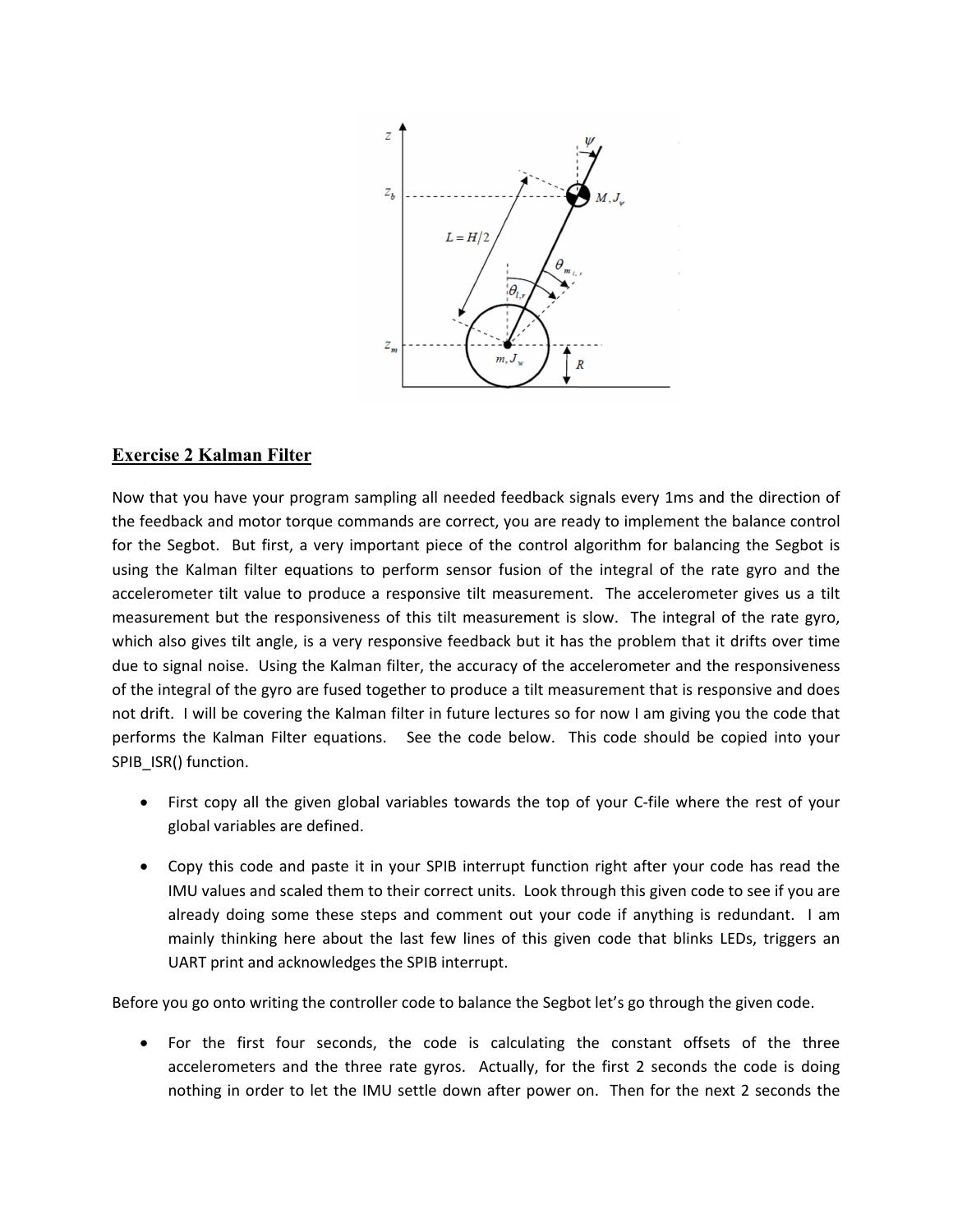code is summing up each reading received. At the end of those 2 seconds the summed variable is divided by 2000 to find the average offset over a 2 second span.

- After the 4 seconds have elapsed the offsets have been found and calibration\_state is set to 2 which means the offset calibration is complete and the balance algorithm can run.
- Now every 1 ms the Kalman filter equations are run to calculate the kalman\_tilt value.
- Since the balancing control law works well at 4 ms. but the Kalman equations are run every 1 ms, a 4 point average is performed to filter the feedback signals a bit more. A 4 point average is also performed on the left and right encoder position values.
- Finally the Software Interrupt function, SWI\_isr() is triggered to run. You will write all the remaining Segbot balancing C code in this function. Change your serial printf to print the four 4 point averaged feedback signals to Tera Term every 200 ms, tilt\_value, gyro\_value, LeftWheel, RightWheel.

#### // Needed global Variables

float accelx  $offset = 0$ ; float accely\_offset = 0; float accelz  $offset = 0$ ; float gyrox offset  $= 0$ ; float gyroy offset  $= 0$ ; float gyroz\_offset =  $0$ ; float accelzBalancePoint = -.76; int16 IMU\_data[9]; uint16\_t temp=0;  $int16$  t doneCal = 0; float tilt\_value =  $0$ ; float tilt\_array $[4] = \{0, 0, 0, 0\}$ ; float gyro\_value  $= 0$ ; float gyro\_array $[4] = \{0, 0, 0, 0\}$ ; float LeftWheel =  $0$ ; float RightWheel = 0; float LeftWheelArray $[4] = \{0,0,0,0\}$ ; float RightWheelArray $[4] = \{0,0,0,0\};$ // Kalman Filter vars float  $T = 0.001$ ; //sample rate, 1ms float  $Q = 0.01$ ; // made global to enable changing in runtime float R =  $25000$ ;//50000; float kalman  $tilt = 0$ ; float kalman $P = 22.365$ ;  $int16$  t SpibNumCalls = -1; float pred  $P = 0$ ; float kalman $K = 0$ ; int32\_t timecount = 0;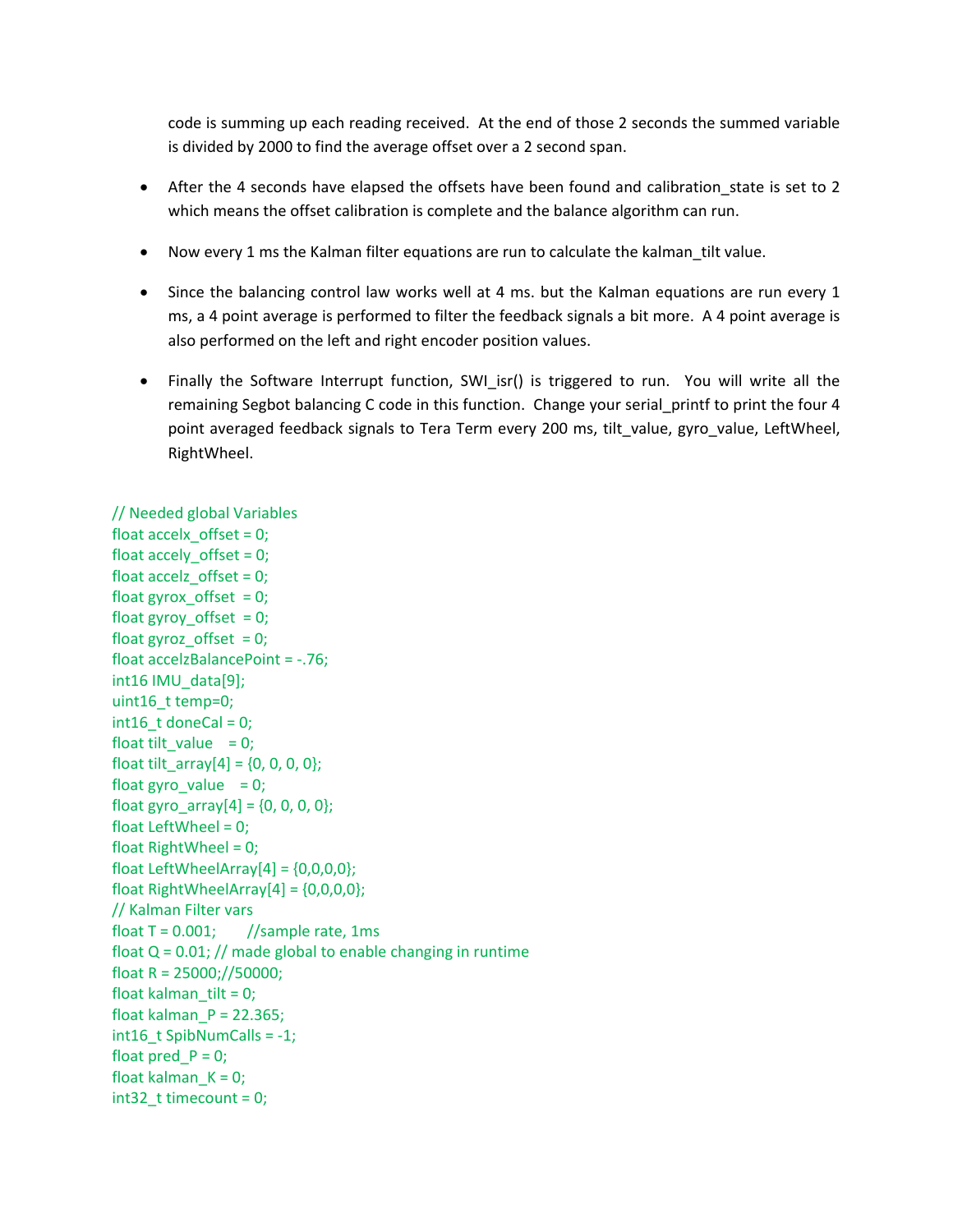```
int16_t t calibration_state = 0;
int32_t calibration_count = 0;
//Code to be copied into SPIB_ISR interrupt function after the IMU measurements have been collected.
  if(calibration state == 0){
     calibration_count++;
    if (calibration count == 2000) {
       calibration state = 1;
        calibration_count = 0;
     }
  } else if(calibration_state == 1){
     accelx_offset+=accelx;
     accely_offset+=accely;
     accelz_offset+=accelz;
     gyrox_offset+=gyrox;
     gyroy_offset+=gyroy;
     gyroz_offset+=gyroz;
    calibration_count++;
    if (calibration count == 2000) {
        calibration_state = 2;
       accelx_offset/=2000.0;
       accely_offset/=2000.0;
       accelz_offset/=2000.0;
       gyrox_offset/=2000.0;
       gyroy_offset/=2000.0;
       gyroz_offset/=2000.0;
       calibration_count = 0;
      doneCal = 1;
     }
   } else if(calibration_state == 2){
     accelx -=(accelx_offset);
     accely -=(accely_offset);
     accelz -=(accelz_offset-accelzBalancePoint);
     gyrox -= gyrox_offset;
     gyroy -= gyroy_offset;
     gyroz -= gyroz_offset;
     /*--------------Kalman Filtering code start---------------------------------------------------------------------*/
     float tiltrate = (gyrox*PI)/180.0; // rad/s
     float pred_tilt, z, y, S;
     // Prediction Step
     pred_tilt = kalman_tilt + T*tiltrate;
    pred P = kalman P + Q;
     // Update Step
```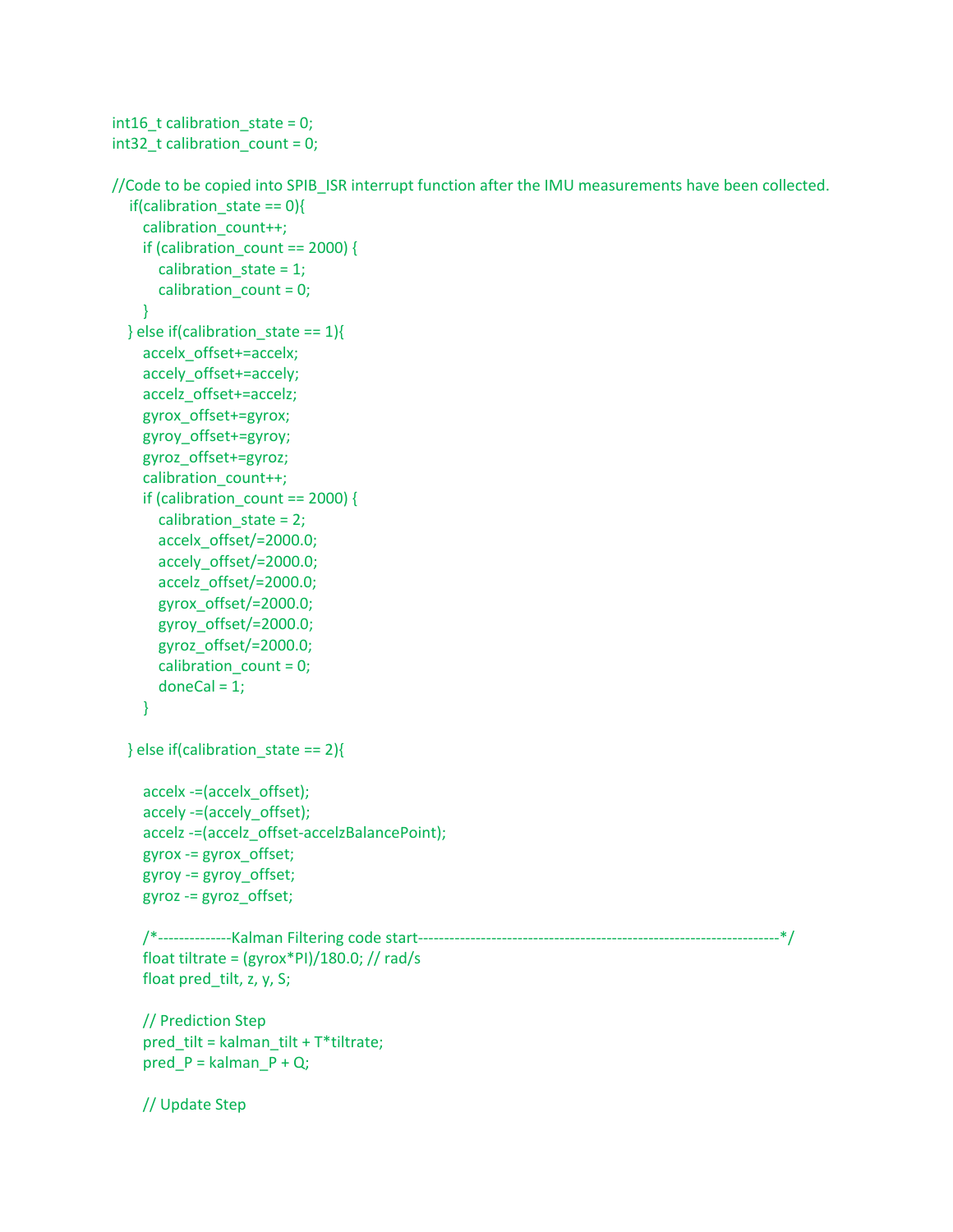```
z = -accelz; // Note the negative here due to the polarity of AccelZ
    y = z - pred\_tilt;S = pred_P + R;kalman_K = pred_P/S;kalman_tilt = pred_tilt + kalman_K*y;
    kalman_P = (1 - kalman_K)*pred_P; SpibNumCalls++;
     // Kalman Filter used
    tilt_array[SpibNumCalls] = kalman_tilt;
     gyro_array[SpibNumCalls] = tiltrate;
     LeftWheelArray[SpibNumCalls] = -readEncLeft();
     RightWheelArray[SpibNumCalls] = readEncRight();
    if (SpibNumCalls >= 3) { // should never be greater than 3
      \text{tilt}_\text{value} = (\text{tilt}_\text{array}[0] + \text{tilt}_\text{array}[1] + \text{tilt}_\text{array}[2] + \text{tilt}_\text{array}[3])/4.0;gyro_value = (gyro_array[0] + gyro_array[1] + gyro_array[2] + gyro_array[3])/4.0;
       LeftWheel=(LeftWheelArray[0]+LeftWheelArray[1]+LeftWheelArray[2]+LeftWheelArray[3])/4.0;
RightWheel=(RightWheelArray[0]+RightWheelArray[1]+RightWheelArray[2]+RightWheelArray[3])/4.0;
       SpibNumCalls = -1;
       PieCtrlRegs.PIEIFR12.bit.INTx9 = 1; // Manually cause the interrupt for the SWI
     }
   }
   timecount++;
   if((timecount%200) == 0)
   {
    if(doneCal == 0) {
       GpioDataRegs.GPATOGGLE.bit.GPIO31 = 1; // Blink Blue LED while calibrating
     }
     GpioDataRegs.GPBTOGGLE.bit.GPIO34 = 1; // Always Block Red LED
     UARTPrint = 1; // Tell While loop to print
   }
   SpibRegs.SPIFFRX.bit.RXFFOVFCLR=1; // Clear Overflow flag
   SpibRegs.SPIFFRX.bit.RXFFINTCLR=1; // Clear Interrupt flag
   PieCtrlRegs.PIEACK.all = PIEACK_GROUP6;
```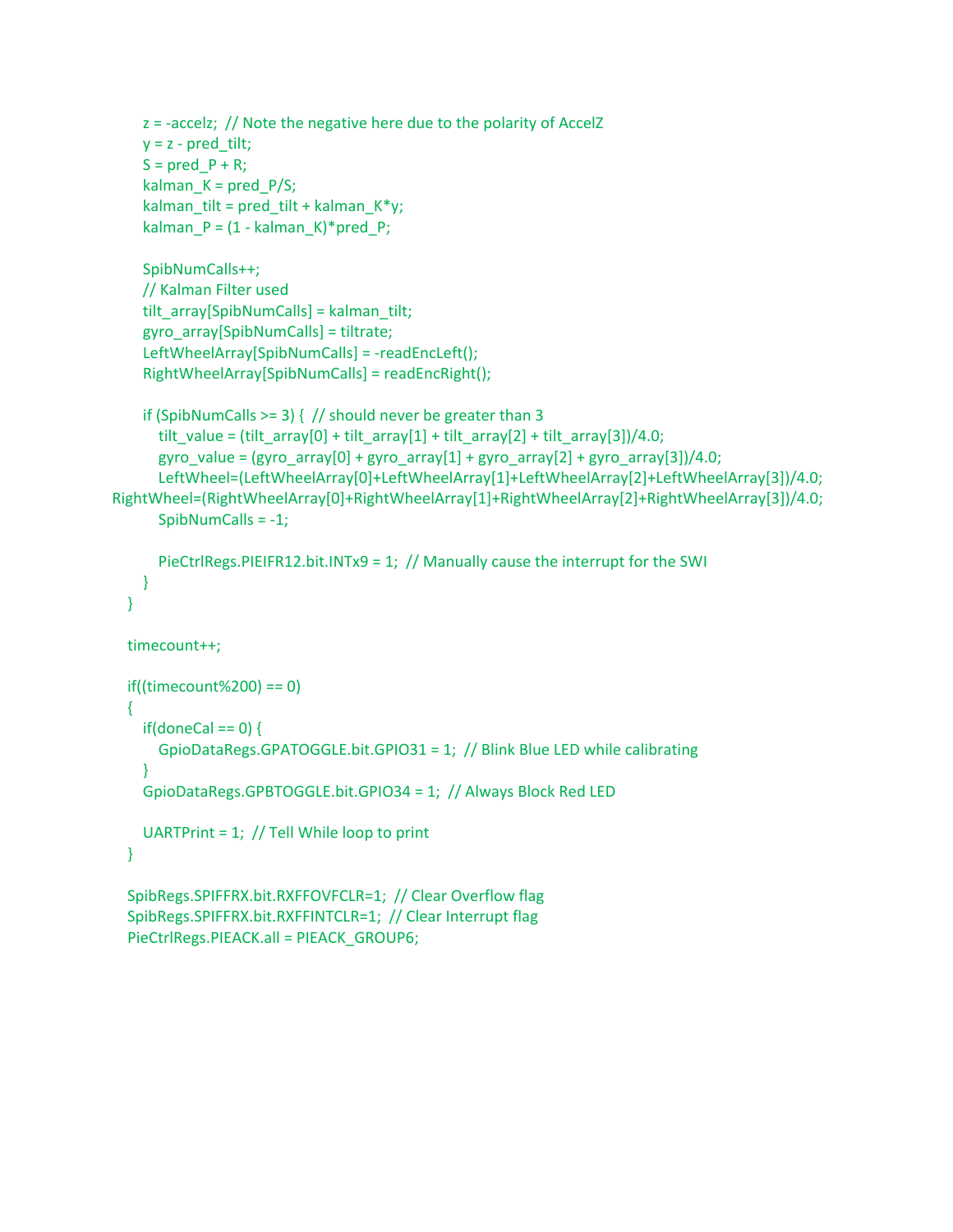### **Exercise 3 Balance Segbot**

At this point in the flow of the code, you enter the software interrupt function SWI isr(). Inside the SWI you have all the feedback data collected that you need to implement and run the balancing control law for the Segbot.

- First, calculate left and right wheel speed in radains/second. As discussed in lecture use the continuous transfer function 125s/(s+125) to estimate these velocities. Remember that this continuous transfer function becomes the discrete transfer function (100z-100)/(z-0.6) at 0.004. Find the difference equation for this transfer function. With these difference equation solve for a filtered version of vel\_Right and float vel\_Left.
- Now you have all the states needed to calculate your balancing control. The full state feedback controller equation is:  $u = -k*x$ . In this case the states are  $x1 = \text{tilt}, x2 = \text{gyrorate}$  and x3 is the average of the current left and right motor velocities in radians/second. Calculate this control law and assign it to the variable "ubal".

Ubal = -K1\*tilt – K2\*gyrorate – K3\*(velLeft + velRight)/2.0. Use K1 = -60, K2 = -4.5, K3 = -1.1.

- "ubal" is the control effort for both motors, so set uLeft = ubal/2 and uRight = ubal/2;
- Write these values to the setEPWM2A and 2B functions to drive the motors.
- **Have your TA explain** the initialization procedure for the Segbot. You will need to start the Segbot on its kickstands and then switch on the amp switch. Keep the Segbot at rest for the first four seconds so it can calculate the IMU offsets.
- **Demo your Segbot balancing**

#### **Exercise 4 Steering the Segbot**

When playing with your Segbot in exercise 3 after getting it to balance, you may have noticed the Segbot drifting to the left or to the right. If it was not drifting you probably noticed that it was pretty easy to turn the Sebot left or right. The reason for this is that in exercise 3 only the balance control was implemented. The balance control is not watching the angle of the motor, only the velocity of the motor. In this exercise you will implement a PID control algorithm to command the Segbot to an angle and also to a given turn rate. This will allow you to steer the Segbot just as you did the robot car in Lab 6.

When designing a control law to steer the Segbot, we have to keep in mind that the most important part of the controller is the balancing controller. If the turn command to the Segbot over powers the balance control, the Segbot will fall over. Remember that the limit of the control effort, "uLeft" and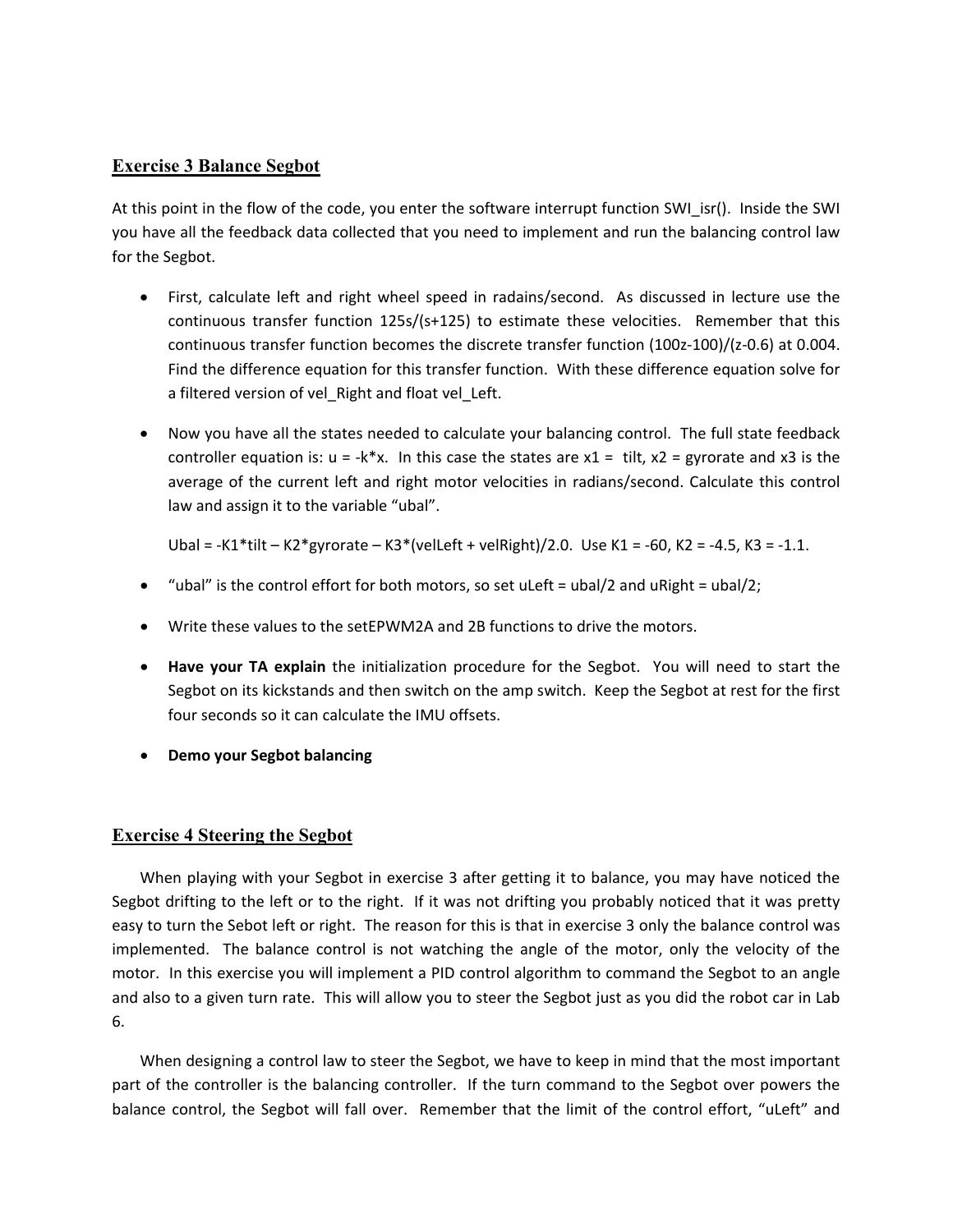"uRight", is -10 to +10. To keep the turn control command from over powering the balance control, the turn command will be limited between -4 to +4. It is possible to change this if you need faster turns but some limit is necessary otherwise the balance control will not be able to do its job.

The control law that is explained below attempts to control the difference between the Segbot's left and right wheel angles. If the difference between the wheel angles is commanded to stay at zero then the Segbot will not turn. When the Segbot is turning one wheel is turning more than the other, or if the Segbot is turning in place one wheel is turning positive and the other wheel is turning negative. This control law is assuming minimal wheel slippage, which is usually a good assumption.

Use the below block diagram and bullet items to implement the steering control. Make sure to note the positive and negatives in the summer blocks.





Think of this control initially as separate from the balancing control. The last step will be to saturate the control and add it to the left wheel's balance control and subtract it from the right wheel's balance control.

- Create a global float variable "WhlDiff" and set it equal to the difference between the left wheel's angle in radians and the right wheel's angle in radians. (Note if you do not like the variable names I suggest below, you can use your own naming convention.)
- Find the rate of change (velocity) of this "WhlDiff" feedback by performing similar filter equations as done in exercise 3 but here using the filter 250s/(s+250) which in discrete time is (166.667z-166.667)/(z-0.333) at 0.004 second sample period. You will need to form the difference equations of this discrete filter. Remember to create a WhlDiff\_1 (old value) variable, a vel\_WhlDiff variable and a vel\_WhlDiff\_1 (old value) variable.
- Create a float variable "turnref". In the block diagram above it is labeled "turn angle." By changing this turnref variable, you will be able to command the Segbot to turn to an angle and stop. Note that turnref is not directly the angle the robot will turn to. You would have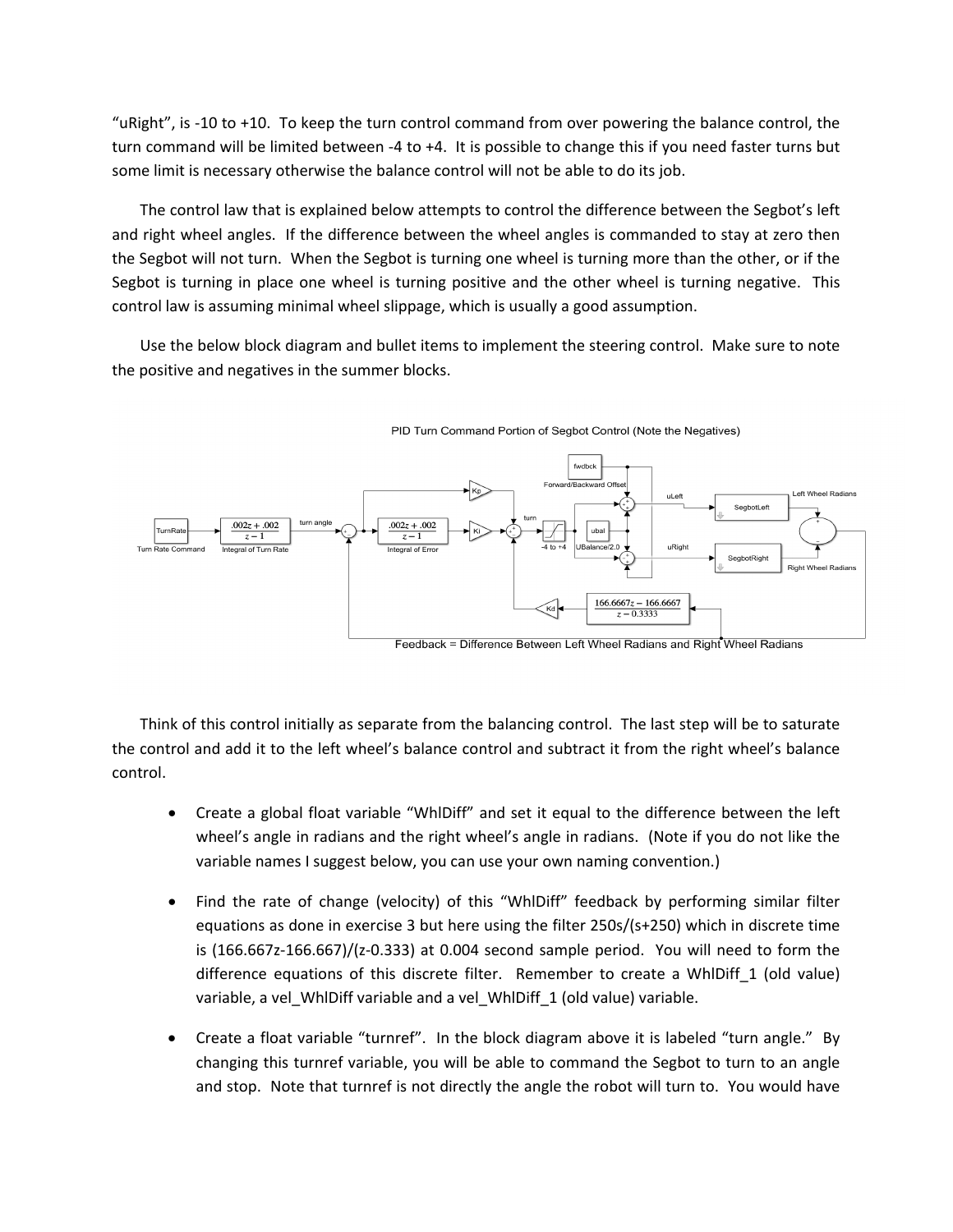to take into account the wheel's diameter and the distance between the wheels for that to be accomplished. You will see in later steps that for steering around the Segbot it is better to command a turn rate, so we will not take time to calibrate the turnref to an actual angle of the segbot.

- Create an error variable and find the error between turnref and your feedback signal WhlDiff. errorDiff = turnref-WhlDiff;
- Similar to what you did in Lab 6, integrate errorDiff using the Trapezoidal rule. You will have to create an error old variable and an integral old variable.
- Calculate your PID control to give you the turn command.

turn = Kp\*errorDiff + Ki\*intDiff - Kd\*vel\_WhlDiff

- Guard against integral windup by checking if the absolute value, fabs(), of turn is greater than 3. If it is then set intDiff to the old intDiff variable.
- Saturate turn between -4 and 4.
- Save the current values to the "old" variables, errorDiff\_1, vel\_WhlDiff\_1, intDiff\_1.
- Now you are ready in calculate the control effort for the left and right wheel. Here create another global variable "FwdBackOffset". For now keep it at zero. This variable will be used to drive the Segbot forward and backward. Calculate your uLeft and uRight. Notice that turn is subtracted from right and added to left.

uRight = ubal/2.0 – turn + FwdBackOffset;

uLeft = ubal/2.0 + turn + FwdBackOffset;

- Start out with  $Kp = 3.0$ ,  $Ki = 20.0$ ,  $Kd = 0.08$ .
- Build and run your code. When running and balancing, in a Code Composer watch expression, change the value of turnref to 1 or even a larger number to see your Segbot turn. Then set turnref to a negative number and your Segbot should turn the other way. To see the effects of poorly tuned PID gains, change to Kp = 1.0, Ki = 20.0, Kd = 0.01. Again change turnref positive and then negative to apply step changes in the Segbot's turn. How does the Segbot react with these poorly tuned gains? **Show your TA, then put the PID gains back to the first set. For your final project, you may want to tune these PID gains to get the Segbot to respond to turn commands with a different response, faster of slower depending on your application.**
- To steer the Segbot around the room it is an easier task when commanding a turn rate instead of a turn angle. There may be some situations where commanding an angle is better. For example having the Segbot dance it may be nice to command an angle. The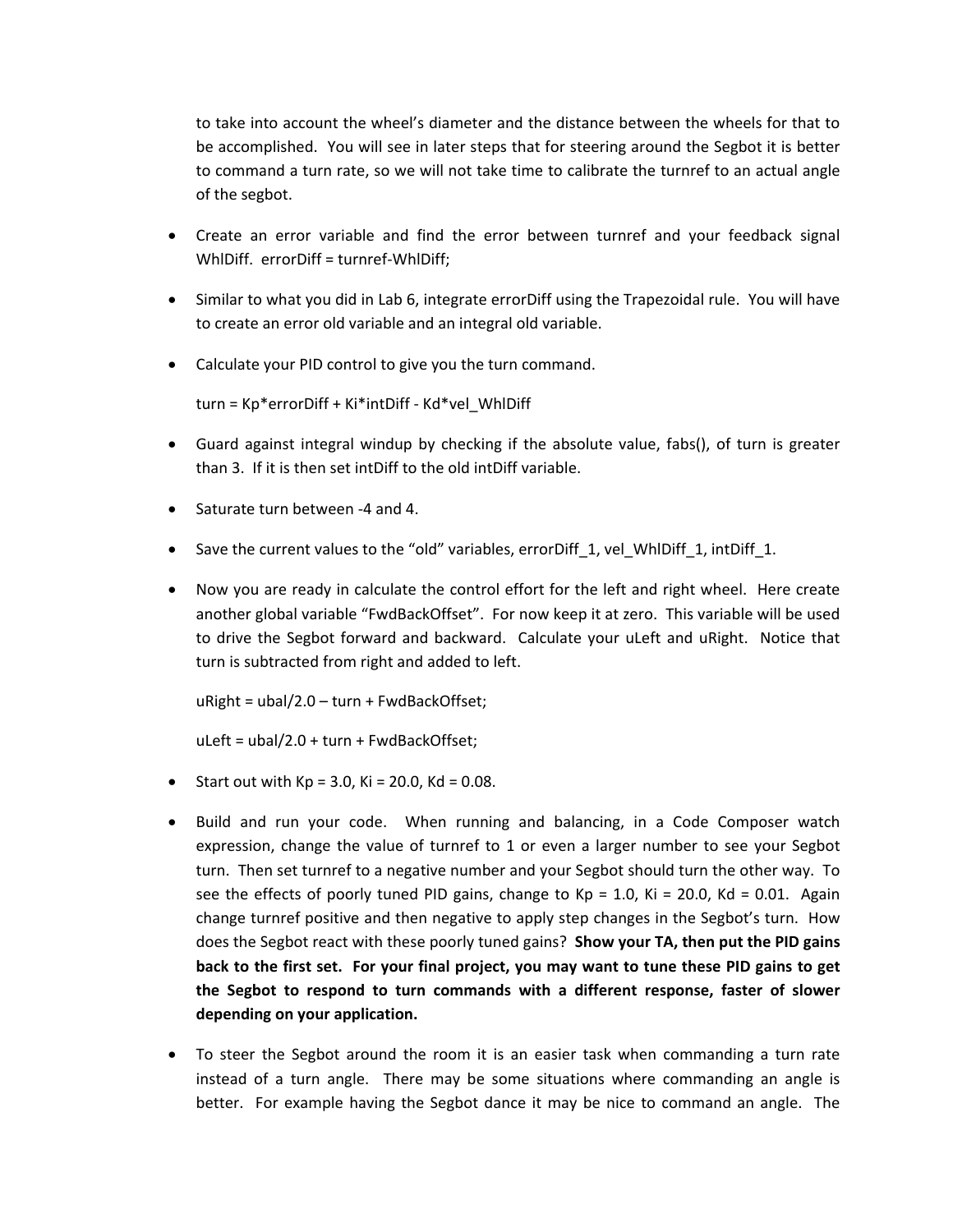reference to this PID control is the turnref or an angle. To change to commanding a turn rate, you will add another integral equation to integrate the turn rate command to solve for turnref.

- Create a float variable turnrate along with an old turnrate 1, and an old turnref 1. Use again the trapezoidal rule to integrate turnrate to give you the turnref needed each 4 ms. in your PID control equations.
- Build, run and test your code. Set turnrate to a small value and see that your Segbot turns at a certain rate.
- Add the following code to your SerialRXA function. Using Tera Term and your 6ft USB cable, steer your Segbot around the lab by pressing the 'q' and 'r' keys for left and right, and '3' and 's' to go forward and backward. Any other key stops the Segbot. **Show your TA.**

## // This function is called each time a char is received over UARTA.

```
void serialRXA(serial t *s, char data) {
   numRXA ++;
  if (data == 'q') {
     turnrate = turnrate - 0.2;
   } else if (data == 'r') {
     turnrate = turnrate + 0.2;
   } else if (data == '3') {
     FwdBackOffset = FwdBackOffset - 0.2;
   } else if (data == 's') {
     FwdBackOffset = FwdBackOffset + 0.2;
   } else {
     turnrate = 0;
     FwdBackOffset = 0;
   }
}
```
## **Lab Checkoff:**

- 1. Demonstrate your "Merged" code working. Sampling the joystick, IMU, optical encoders and commanding PWM.
- 2. Demonstrate the Kalman filter code working.
- 3. Demonstrate your Segbot Balancing.
- 4. Demonstrate the turn PID code working with good PID gains and poor PID gains.
- 5. Demonstrate the Segbot running on the floor commanding it forward and backwards and turning left and right. The Segbot will be using its battery but still connected to your laptop for steering commands.
- 6. Submit all your written code after adding comments explaining what you learned. Also be clear what code is for what exercise.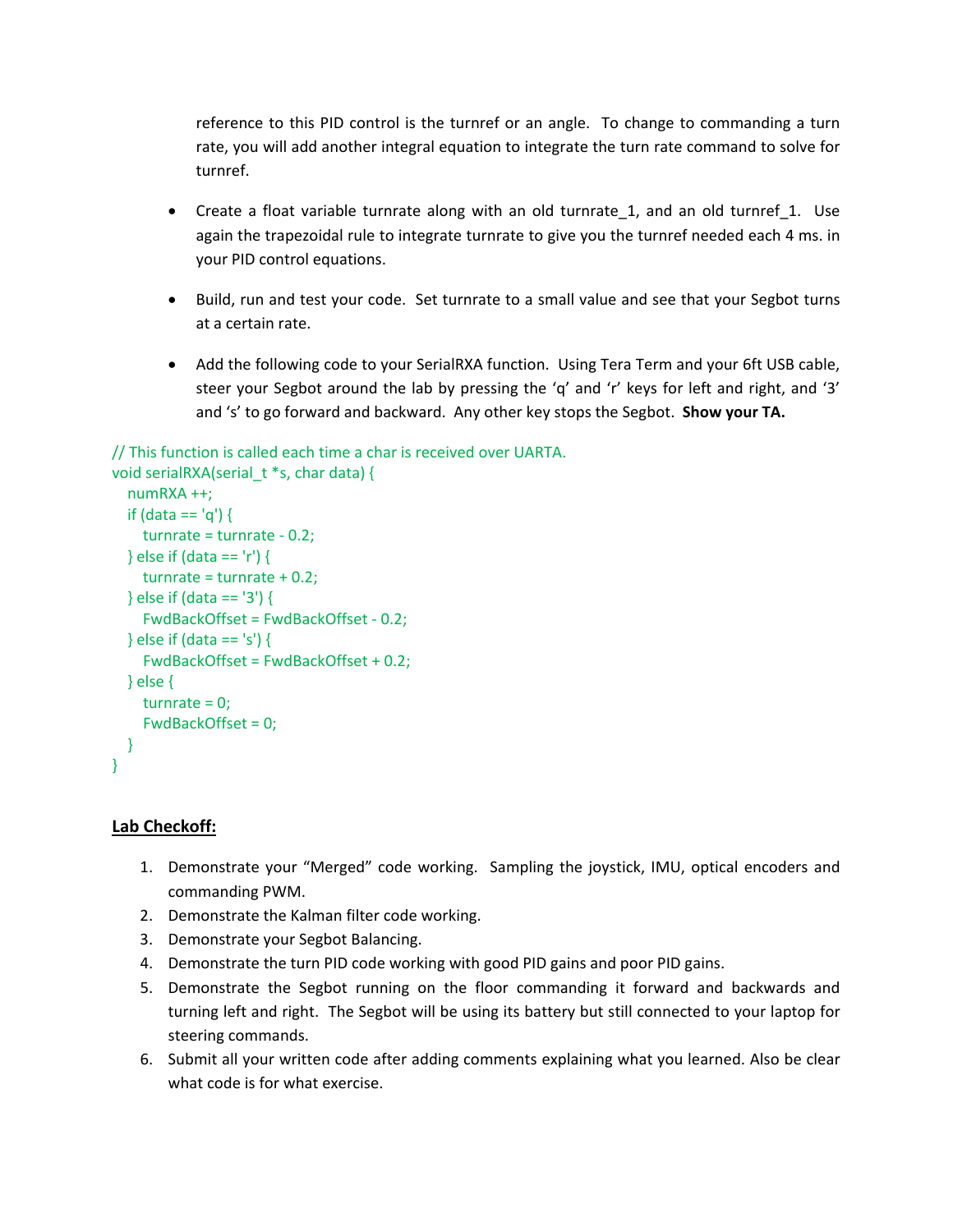- 7. Submit your HowTo document with things to remember about working with the Segbot. In addition answer these questions:
	- a. Discuss why the Kalman filter is needed in balancing the Segbot. You do not need to get into the details of the Kalman filter. Think of one other system, and list it feedback signals, that may also require the use of the Kalman filter algorithm.
	- b. To control the Segbot, we implemented two controller algorithms. The first,  $u = -K^*x$ , stabilizes the Segbot. The second is a PID controller that takes wheel difference as the input, turn = PID(wheel difference). Explain with code and discussion paragraphs what the PID(wheel difference) is accomplishing. Make sure to also comment on why we saturated this turn control value to +/- 4.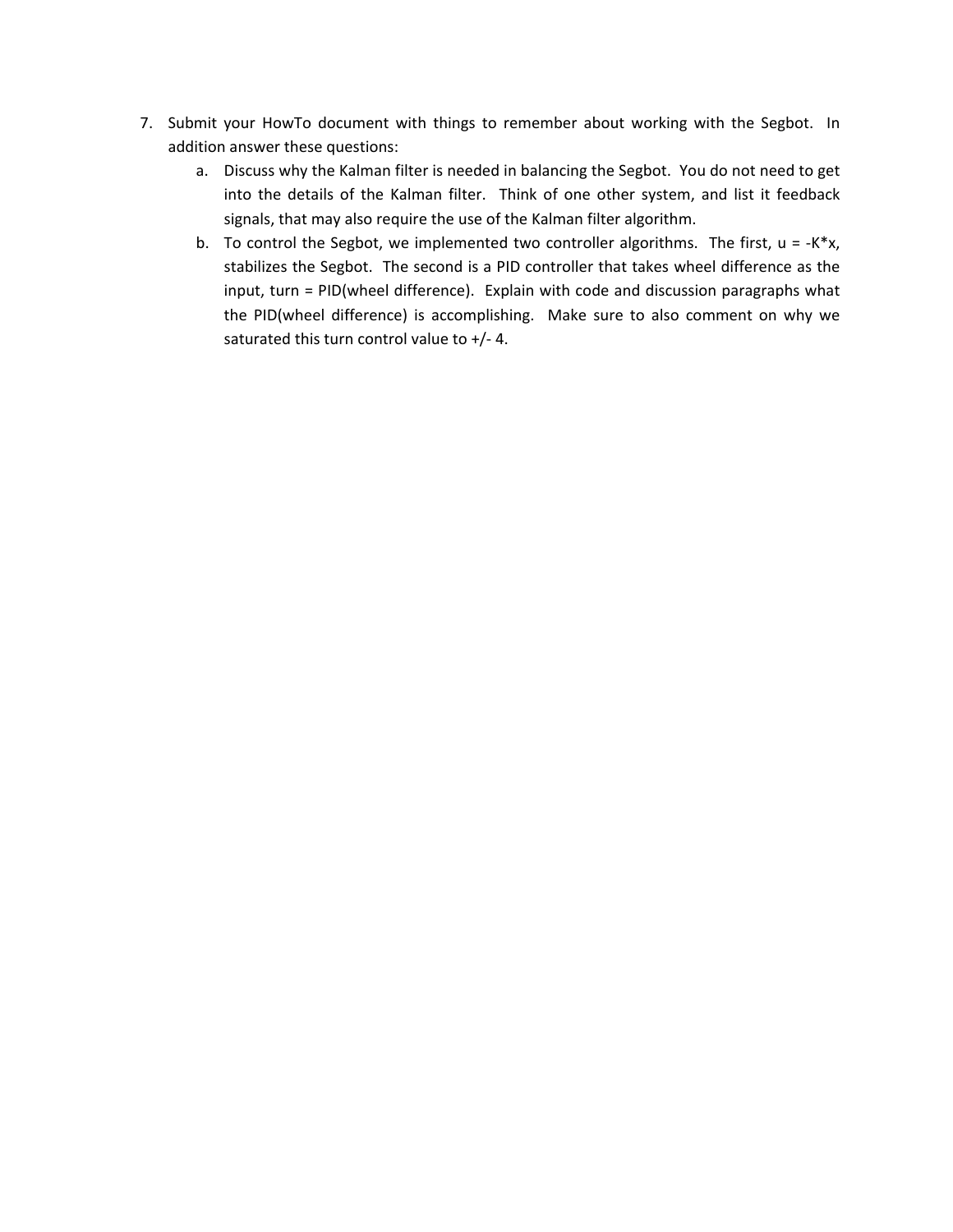# 3.1 Two-Wheeled Inverted Pendulum Model

NXTway-GS can be considered as a two wheeled inverted pendulum model shown in Figure 3-1.



Figure 3-1 Two-wheeled inverted pendulum

Figure 3-2 shows side view and plane view of the two wheeled inverted pendulum. The coordinate system used in 3.2 Motion Equations of Two-Wheeled Inverted Pendulum is described in Figure 3-2.



Figure 3-2 Side view and plane view of two-wheeled inverted pendulum